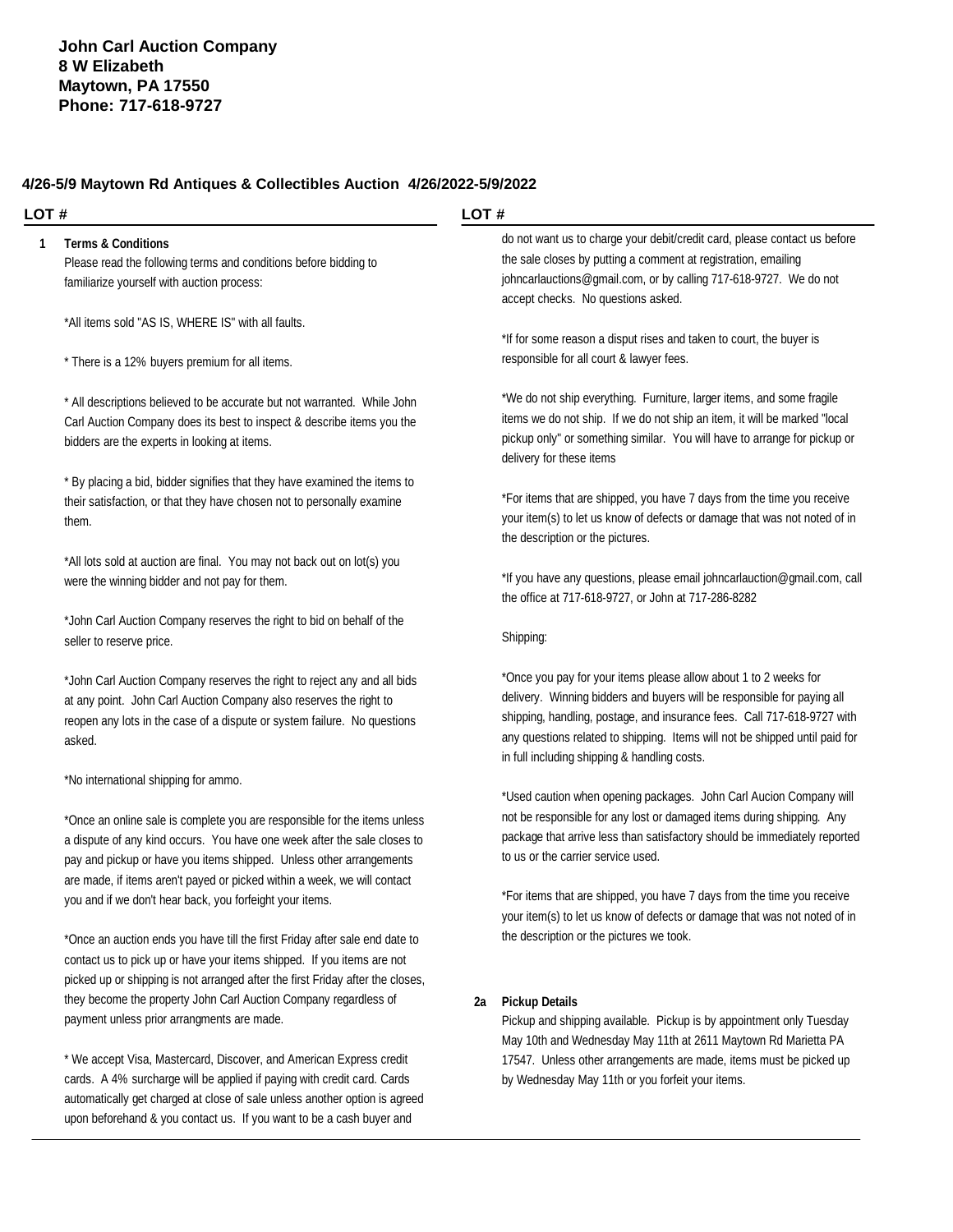## **John Carl Auction Company** Department of the Page: 2

#### **4/26-5/9 Maytown Rd Antiques & Collectibles Auction 4/26/2022-5/9/2022**

#### **LOT #**

# **2b Shipping Details**

Shipping:

Please let us know if you want your item(s) shipped by replying to email when your invoice is emailed or calling 717-618-9727. We don't ship everything including furniture, larger items, and sometimes fragile items. If the lot is marked as "local pickup only" we will not ship it. You must make arrangements to pickup local larger items or have them delivered to you. If you have questions related to shipping please call 717-618-9727. Once you pay for your items please allow about 1 -2 weeks for your items to ship. We usually ship by FedEx or USPS. Winning Bidders and Buyers will be responsible for paying all shipping, handling, postage, and insurance fees. Your card on file will be charged separately for the shipping & then we will ship it to you once your items and shipping are paid for.

\*Used caution when opening packages. John Carl Aucion Company will not be responsible for any lost or damaged items during shipping. Any package that arrive less than satisfactory should be immediately reported to the carrier service used.

- 12" T x 11" W x 6 ½" D **3 Metal Storage Bin w/ Painted Farm Scene**
- 15" T x 10" W x 5" D, Has 3 shelves on the inside **4 Wooden Counter Shelf w/ Painted Chicken on Front**
- **5 Vintage Enamel Ware Buckets, Cream w/ Green Trim**
- **6 Vintage Enamel Ware Tea Pot, Cream w/ Green Trim**
- Green **7 Vintage Enamel Ware Pots/Pans/Utensils Cream w/**
- **8 Vintage Enamel Ware Pots/Pans, Cream w/ Green Trim**
- cream with green trim **9 Vintage Enamel Ware Strainer & Pans**
- cream with green trim **10 Vintage Enamel Ware Nesting Bowls**
- Cream with Green Trim **11 Vintage Enamel Ware Household Items**
- cream with green trim Plate, Cups and Serving Bowls **12 Vintage Enamel Ware Household Items**
- **13 Antique Hubley Cast Iron Sealyham Terrier**
- Co. **14 Antique Exeller Epsom Salt Tin Exeller Chemical Co**
- **15 Antique Border Collie Cast Iron Door Stop, 13"H**
- **16 Antique Hall China, Red Poppy Coffee/Tea Pot**
- June Flower **17 Antique Hall Chin, Coffee Pot, Drip-o-later**

#### **LOT #**

- **18 Antique Hall China, Water Pitcher, Autumn Leaf**
- **19 Vintage "Kwiz" Tournament Darts**
- Battery operated, earphone and carry case **20 Vintage GE Transistor Hand Held Radio**
- **21 Vintage Edgemont Crackers Tin**
- **22 Lot of Tarot Cards**
- **23 Lot of Tarot Cards**
- **24 Lot of Tarot Cards, Books and More**
- **25 Lot of Tarot Cards and Books**
- **26 Lot of Tarot Cards**
- **27 3 Longaberger Baskets**
- **28 Lot of Tarot Cards**
- **29 Vintage Glass Duck on Nest Candy Dish, Amber**
- Primitive style picture of house w/ quilt, 22 ½" x 19" **30 Primitive Style Framed Picture, Warren Kimble**
- **31 Vintage Knowles Utility Ware, Water Pitcher**
- Color **32 2 McCormick Tea Pots, Baltimore, MD, Burgundy**
- **33 6 Pfaltzgraft Ceramic Ice Cream Bowls**
- Pitcher and Bowl and small pitcher **34 Handmade thrown Art Pottery, Signed Ground Hot**
- "Yesterday's Treasures", 34 ½" x 28" **35 Signed by Artist Gustave Wander Framed Print**
- **36 Vintage Style, Hoyt's German Cologne, 16" x 10"**
- 7" x 8 ½" **37 Antique Pair of French Hand-Colored Fashion Plate**
- Ron Lee Collection **38 Vintage Hobo Band Brass Figures**
- **39 2 Vintage Style Captain X-Act Metal Lunch Boxes**
- **40 Vintage Childrens Porcelain Tea Sets**
- **41 Bert and Ernie, Sesame Street, Pop!**
- Cat on Wagon 9" x 7 ½", Chicken on Spindle 13 ½" x 4", White Chicken 9 ½" x 4 ½", Cream Chicken 13" x 7 ½" **42 Folk Style Animal Figures**
- **43 Lot of Vintage Character Salt & Pepper Shakers**
- **44 Lot of Animal Figurines**
- 20 ½" x 17 ½" **45 Framed Picture Made of Vintage Christmas Cards**
- Framed and hand colored, 8" x 10 ½" **46 Vintage Les Modes Parisienne 1880s Fashion Picture**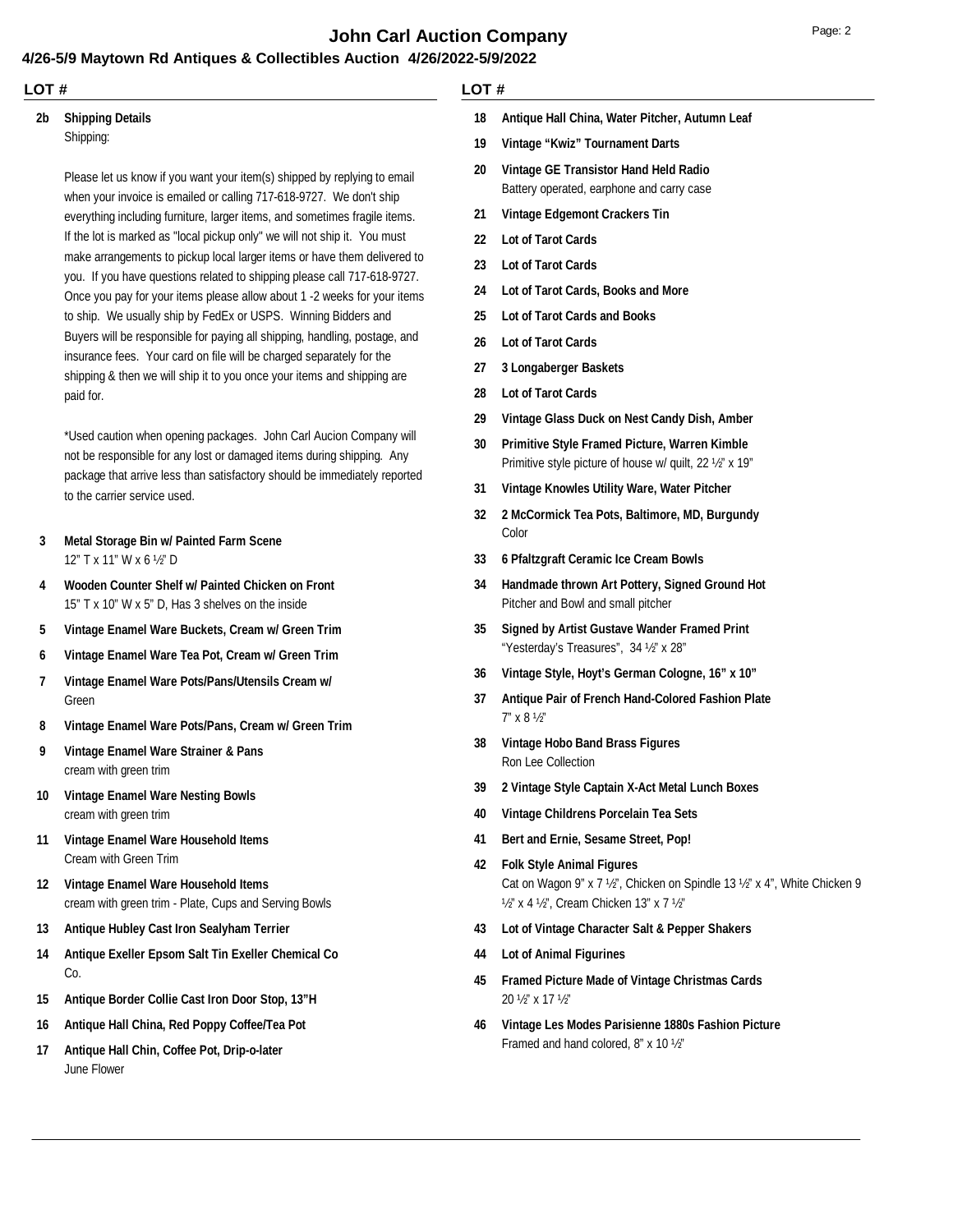## **John Carl Auction Company Page: 3 Page: 3**

#### **4/26-5/9 Maytown Rd Antiques & Collectibles Auction 4/26/2022-5/9/2022**

| LOT# |                                                                                                                            | LOT#                                                           |                                                                                                                                                                                                                                                                |
|------|----------------------------------------------------------------------------------------------------------------------------|----------------------------------------------------------------|----------------------------------------------------------------------------------------------------------------------------------------------------------------------------------------------------------------------------------------------------------------|
| 47   | Framed Drawing by Dick Weichman, "One Bad Cat"<br>10" x 17 1/2"                                                            | 73                                                             | <b>Vintage Tin Bread Basket</b><br>12"x 12" x 13"H - some rust                                                                                                                                                                                                 |
| 48   | America's Most Wanted, Metal Sign 12 1/2" x 16"                                                                            | 74                                                             | <b>Assorted Longaberger Pottery Pieces</b>                                                                                                                                                                                                                     |
| 49   | <b>Lot of Animal Figurines</b>                                                                                             | divided dish 13.75"L, pie dish 10"Dia, 2 flower pots, 1 trivet | green pattern design - good condition, doesn't appear to be any chips                                                                                                                                                                                          |
| 50   | <b>Lot of Cat Figurines</b>                                                                                                | 75                                                             | <b>Vintage Kitchen Gadgets</b>                                                                                                                                                                                                                                 |
| 51   | Vintage Mountain Folk Style Dulcimer, 4 Strings<br>31" Long                                                                | 76                                                             | War & History Books                                                                                                                                                                                                                                            |
| 52   | Longaberger Baskets(2) and Pewter Ornaments                                                                                | 77                                                             | <b>Assorted Longaberger Pottery</b><br>tootpick holder, salt & pepper shakers, mug, small & min bread pan (all<br>green pattern), 2 votive candle holders (red & blue), 6 spice containers<br>various colors, and small bread pan basket<br>all good condition |
| 53   | 2 Longaberger Baskets                                                                                                      |                                                                |                                                                                                                                                                                                                                                                |
| 54   | Folk Type Blue Glazed Pottery, Christmas Plate 19"<br>Signed on the back Elder H Pottery, 1998                             |                                                                |                                                                                                                                                                                                                                                                |
| 55   | Vintage Halls Bowl and Sugar Bowl                                                                                          | 78                                                             | <b>Assorted Clown Figurines</b><br>2" to 8.5"H - two are music boxes that work                                                                                                                                                                                 |
| 56   | Painted 3 Legged Plant Stand w/ Painted Chicken                                                                            |                                                                |                                                                                                                                                                                                                                                                |
|      | 22" T x 11 1/2" W - local pickup only                                                                                      | 79                                                             | Framed & Matted "Wampum" Print Signed By Artist                                                                                                                                                                                                                |
| 57   | <b>Painted Wooden Step Stool</b><br>folds from table to stool - 24 1/2" T x 14" W                                          |                                                                | 32"x28"overall with frame - good condition<br>2 Teapots By Cracker Barrel                                                                                                                                                                                      |
| 58   | <b>Lot of Vinyl Records</b>                                                                                                | 80                                                             | both 1998 - about 8.5"H                                                                                                                                                                                                                                        |
| 59   | Dinnerware Set for 6 By Christina Bavaria Blue<br>6 dinner plates 10.5"Dia, 6 dessert/salad plates 5.75"Dia, 6 teacups and | 81                                                             | <b>Assorted Chicken Figurines</b><br>3" to 7"H                                                                                                                                                                                                                 |
|      | saucers - good condition - did not see any chips                                                                           | 82                                                             | Vintage Kitchen Items                                                                                                                                                                                                                                          |
| 60   | <b>Wooden Wall Cabinet</b>                                                                                                 |                                                                | Calument Baking Powerder Pan, Bakerex Crown Ware muffin pan                                                                                                                                                                                                    |
|      | 23"L x 5.5"D x 16.75"H - local pickup only                                                                                 | 83                                                             | 4 Vintage Storage Tins With Lids<br>6.5" to 7.5"H                                                                                                                                                                                                              |
| 61   | <b>Misc Thermoware Plates/Cups/Bowls</b><br>By Bolero, West Bend, Raffiaware                                               | 84                                                             | <b>Assorted Vintage Kitchen Gadgets</b>                                                                                                                                                                                                                        |
| 62   | <b>Assorted Vintage Postcards</b>                                                                                          | 85                                                             | <b>Assorted Teapots</b>                                                                                                                                                                                                                                        |
| 63   | <b>Stainless Silverware In Case</b>                                                                                        |                                                                | 3.5"H to 8.5"H - tall chicken one is by Mikaska, one by Pfaltzgraff, one is                                                                                                                                                                                    |
| 64   | <b>Wire Basket With Handles</b>                                                                                            |                                                                | Rochester Stamping Works                                                                                                                                                                                                                                       |
|      | 20" x 13" x 9.5"H                                                                                                          | 86                                                             | Vintage Green & Yellow Handled Spoons & Knives                                                                                                                                                                                                                 |
| 65   | <b>Glass Fruit &amp; Vegetable Decor</b>                                                                                   | 87                                                             | mostly Gibson Stainless<br><b>Scrapbook of Presidential Memorabilia</b>                                                                                                                                                                                        |
|      | one of the carrots appears to be cracked - 3.5" to 6.5"L                                                                   | 88                                                             | 4 Pieces of Longaberger Pottery                                                                                                                                                                                                                                |
| 66   | <b>Tinker Toys</b><br>both have tinkertoys in, The smaller container's lid is stuck                                        |                                                                | gravy bowl, 2 mixing bowls(6" & 8" Dia), star shapped bowl (9")                                                                                                                                                                                                |
| 67   | <b>Framed Print Father Christmas</b>                                                                                       |                                                                | the star is red pattern and the rest are green                                                                                                                                                                                                                 |
|      | drawn by C Green -14.5" x 11.25" with frame                                                                                | 89                                                             | <b>Assorted Animal Figurines</b>                                                                                                                                                                                                                               |
| 68   | 2 Pieces Longaberger Pottery Green Pattern<br>3 quart 13x9 baking dish and cookie jar with lid (7.5"H)                     | 90                                                             | 2.5"H to 4.5"H<br>2 Drip-O-Lator Teapots By Enterprise Aluminum Co                                                                                                                                                                                             |

- **68 2 Pieces Longaberger Pottery Green Pattern**
- 3 quart 13x9 baking dish and cookie jar with lid (7.5"H) **69 Assorted Tarot, Oracle, & Affirmation Cards**
- **70 Assorted Oracle, Tarot Cards Etc**
- 
- 15" x 12" x 10"H **71 Milk Bottle Crate**

26" x 11" x 15.5"H - local pickup only **72 Wooden Bench Painted White**

1" to 5"H **91 Assorted Animal Figurines**

fading on yellow teapot - both around 8"H

good condition - small chip on bottom base of yellow teapot and paint is

about 7.5"H **92 Hall & Pfaltzgraff Teapots**